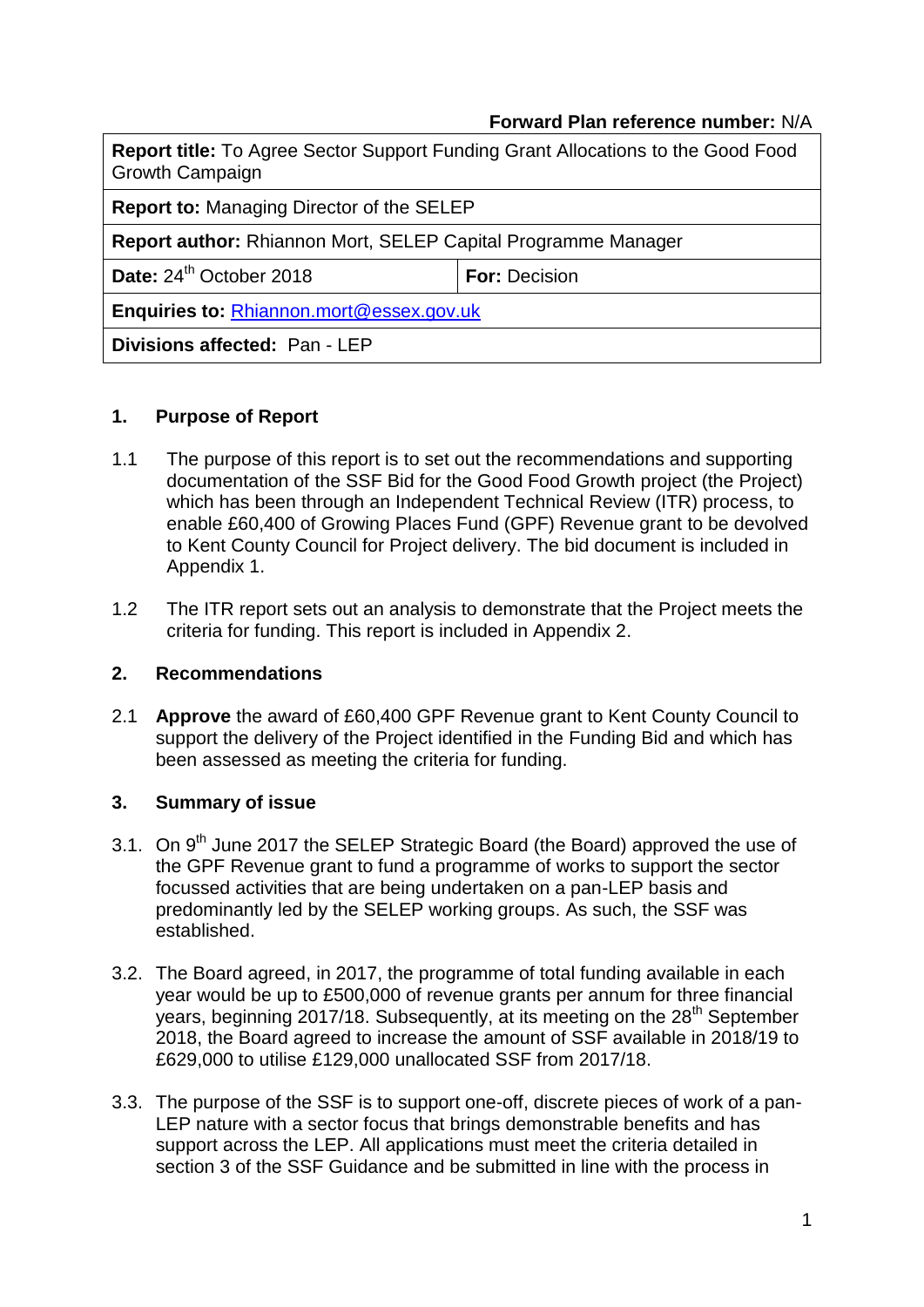section 4 of the same. This process ensures that the funding is allocated in accordance with the requirements of the SELEP Assurance Framework.

3.4. The Produced in Kent has submitted a bid for SSF of £60,400 to support the delivery of the Project, which has been endorsed by the Board on the  $28<sup>th</sup>$ September 2018. The funding bid has also been endorsed by the Kent and Medway Economic Partnership Federated Board on the 18<sup>th</sup> October 2018.

# **4. Project Summary**

- 4.1. This pan-LEP Project will support growers, processors, retailers, food businesses and new entrants to raise awareness of the opportunities available within the sector to develop and enhance their businesses thereby adding both volume and value to the sector.
- 4.2. The Project will focus on:
	- 4.2.1. **Networking - The delivery of four food and drink conferences** (three county-based followed by an over-arching LEP wide conference). These will include key speakers focussing on business development, start-ups, branding, product development, new markets, accessing buyers/suppliers, etc. Business to business networking, access to food champions, and opportunities for producers/retailers to exhibit will be integral elements. LEP-wide conference will act as focal point to share knowledge, expertise and lesson learnt.
	- 4.2.2. **Supply chain development - 'Meet the Buyer' Business-to-Business events** will be shaped by the outcomes from the conferences and targeted to address barriers to successful supply chain for both independents and multiples. Three half-day workshops will be delivered to prepare producers and buyers for the event by exposing key barriers and identifying how to overcome them (sharing perceptions and expectations is key). These will be followed by three half-day 'Meet the Buyer' events, which will also include detail on how to win public sector contracts (e.g. East Sussex School Meals Contract). Feedback will be shared and a final follow-up session 9 months later will monitor success.
	- 4.2.3. **Strategic scoping study of agri-food related opportunities post Brexit -** consultancy work to set out emerging rural priorities as a result of the Brexit transition period. Headline recommendations to ensure our rural strategy provides clear strategic direction, especially for food productivity and the associated supply chain network and by identifying impactful areas for future SELEP investment.

## **5. Project Funding**

5.1. The total cost of the Project is estimated at £98,900, based on the estimated cost of in-kind contributions from the Project partners as set out in Table 1 below.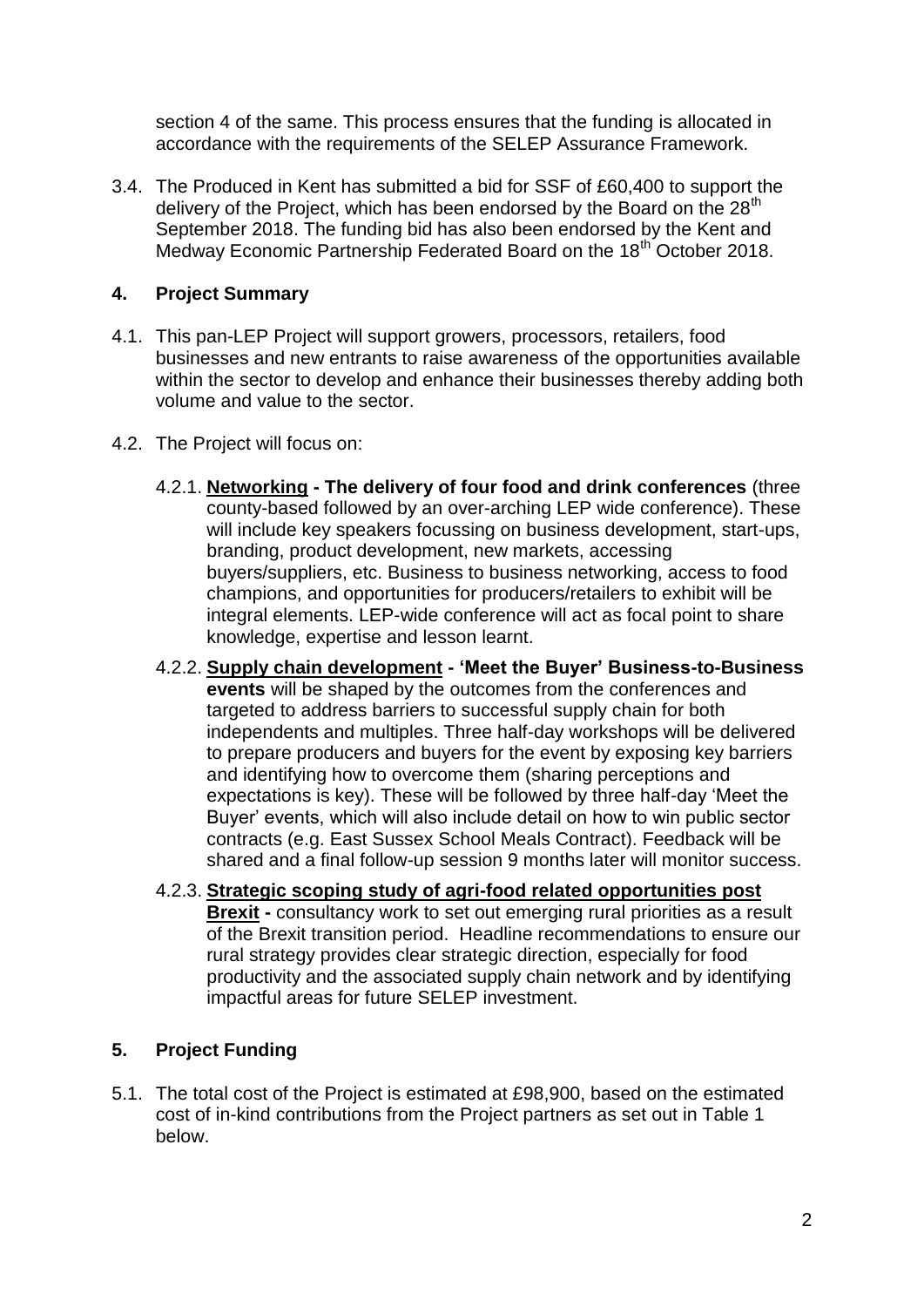# **Table 1: Project Funding breakdown (£s)**

| <b>Source</b>              | 2017/18 | 2018/19 | 2019/20        | <b>Total</b> |
|----------------------------|---------|---------|----------------|--------------|
|                            |         |         |                |              |
| <b>SSF</b>                 | ۰       | £60,400 | $\blacksquare$ | £60,400      |
| Other sources              |         |         |                |              |
| <b>Produced in Kent</b>    |         | £12,000 |                | £12,000      |
| <b>East Sussex County</b>  |         | £12,000 |                | £12,000      |
| Council                    |         |         |                |              |
| <b>Essex Chambers of</b>   |         | £12,000 |                | £12,000      |
| Commerce                   |         |         |                |              |
| <b>Kent County Council</b> | ۰       | £2,500  |                | £2,500       |
| <b>Total Project Cost</b>  |         | £98,900 |                | £98,900      |
|                            |         |         |                |              |

## **6. Risks and Dependencies**

6.1.1. The Project risks and dependencies have been considered as part of the Funding Bid. No substantive Project risks have been identified. The highest risk of the potential for poor engagement from businesses. However, soundings have already been taken with a cross-section of food sector businesses seeking their views on the appropriateness and focus of the Project. Their suggestions have been taken on board in developing the Project.

## **7. Outcome of ITR Process** *(Accountable Body Comments)*

- 7.1. The Accountable Body has independently assessed the Project Bid Document and has confirmed that the Project meets the criteria for funding, including the Assurance Framework requirement with regard to the expectation that high value for money will be achieved.
- 7.2. The Value for Money assessment has identified economic benefits as a result of the Project and has made some assumptions about the potential scale of impact that the Project may have. These benefits include:
	- 7.2.1. Additional employment target of 10 full time employee (FTE) posts;
	- 7.2.2. Increased product sales overall target for uplift of 2 5% across companies involved;
	- 7.2.3. New product development;
	- 7.2.4. New business export leads; and
	- 7.2.5. Significant improved networks of growers, buyers, producers and retainers across SELEP food and drink sector.
- 7.3. Based on the potential scale of the benefits listed above, the Project has the potential to generate benefits to the value of £930,000. Relative to the total cost of the Project, it is expected that, given the large number of benefits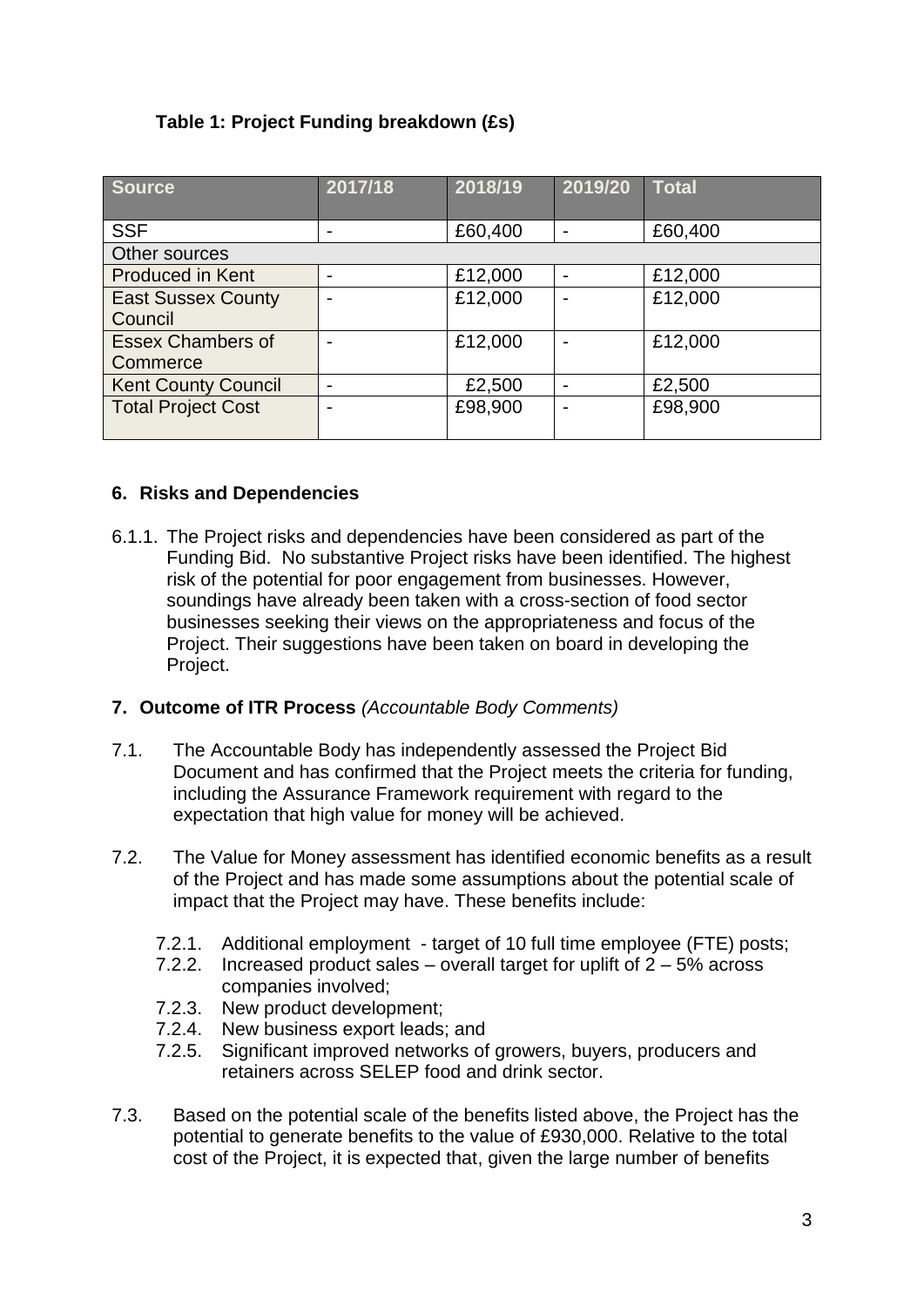identified, the Project will achieve high value for money.

### **8. Financial implications** *(Accountable Body Comments)*

8.1. Up to £629,000 of the GPF revenue grant was made available in 2018/19 to support the SSF. There is sufficient funding available to support the request for this Project, as set out in the following table:

|  | Table 2: Sector Support Fund Summary |
|--|--------------------------------------|
|--|--------------------------------------|

|                                                                                                                              | <b>Strategic</b><br><b>Board</b><br><b>Endorsement</b> | 2018/19<br>£      |
|------------------------------------------------------------------------------------------------------------------------------|--------------------------------------------------------|-------------------|
| Available Fund Balance                                                                                                       |                                                        | 629,000           |
| Total seeking approval following board endorsement<br>Kent Medical Campus Enterprise Zone - Innovation Centre<br>Design Work | 28-Sep-18                                              | 156,000           |
| Good Food Growth Campaign<br>Future Proof: Accelerating Delivery of High Quality<br>Development across the LEP               | 28-Sep-18<br>28-Sep-18                                 | 60,400<br>110,000 |
| Planning and prioritising future skills, training and business<br>support needs for rural businesses across SELEP            | 28-Sep-18                                              | 96,000            |
| Total endorsed                                                                                                               |                                                        | 422,400           |
| <b>Balance following approval</b>                                                                                            |                                                        | 206,600           |

8.2. This grant is a fixed maximum contribution to the Project; any Project overspends incurred will be required to be addressed by the Project delivery partner.

### **9. Legal implications** *(Accountable Body Comments)*

9.1. The grant will be transferred to the respective upper tier authority via a grant agreement with the Accountable Body; the grant agreement will include a requirement for claw back of the funding if it is not fully expended or not expended in line with the Project Bid Document.

### **10. Equality and Diversity implications**

- 10.1 Section 149 of the Equality Act 2010 creates the public sector equality duty which requires that when a public sector body makes decisions it must have regard to the need to:
	- (a) Eliminate unlawful discrimination, harassment and victimisation and other behaviour prohibited by the Act
	- (b) Advance equality of opportunity between people who share a protected characteristic and those who do not.